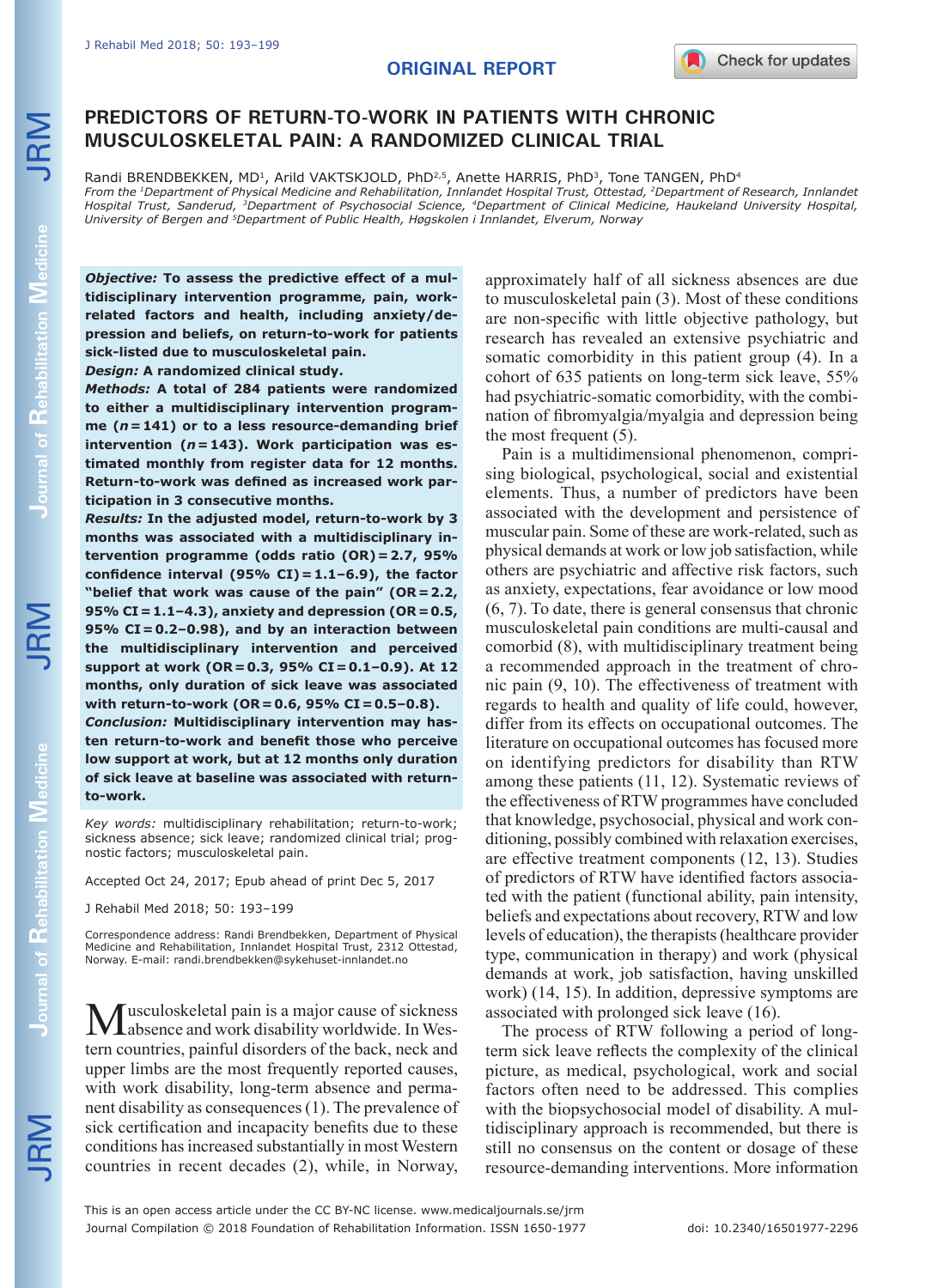### 194 *R. Brendbekken et al.*

about the predictors of the effect of multidisciplinary programmes on RTW is needed (12) in order to tailor interventions and possibly avoid applying resource-demanding programmes to individuals who might benefit to the same extent from a more limited intervention.

A major motivation for this paper was the desire to analyse predictors for a more sustainable RTW on an individual level, with RTW defined as increased work-participation in 3 consecutive months, and to determine whether the 2 interventions had different effects on RTW defined in this way. In addition, the analysis aimed to determine whether patient- or workrelated factors, measured at baseline, could predict (sustainable) RTW by 3 and 12 months' follow-up. Former publications from this study have examined differences in improvements in health, physical functioning, coping and RTW between groups at 3 and 12 months' follow-up (17, 18).

The aims of this study were, therefore (*i*) to assess the predictive effect of a multidisciplinary intervention (MI) vs the active comparator and less resourcedemanding brief intervention (BI) on RTW in patients with long-term musculoskeletal pain problems; and (*ii*) to assess whether RTW in this group of patients is predicted by work-related factors and/or subjective experience of pain and health.

# **METHODS**

The study was a randomized clinical trial with a 12-month follow-up period, exploring the effect of 2 different interventions (MI and BI), including possible predictive factors on RTW, at the 3- and 12-month follow-up stages. The effects of the interventions on sick leave, RTW and secondary outcomes

*Trial registration.* The trial was registered at the US National Library of Medicine's ClinicalTrials.gov (http://www.clinical-

A total of 284 patients, with a mean age of 41.3 years, of whom 53% were women, were randomized to either MI  $(n=141)$  or BI  $(n=143)$  (Fig. 1). They were recruited from a list of patients who were on sick leave due to musculoskeletal pain and who were referred to the Department of Physical Rehabilitation, Innlandet Hospital Trust, Norway, in the period 2011–2013. Patients were referred by their general practitioner (GP) who had no knowledge that their patient might be enrolled on a clinical trial. Inclusion criteria were: age 20–60 years, at least 50% sick leave for no longer than 12 months due to musculoskeletal pain, and at least 50% employed. Exclusion criteria were: pregnancy, current cancer, osteoporosis, recent physical trauma/injury, serious mental illness, rheumatic inflammatory diseases, not capable of understanding and speaking Norwegian, or being

have been published elsewhere (17, 18).

trials.gov), registration number NCT01346423.

involved in an ongoing health insurance claim.

#### *Design*

*Participants*

#### Assessed for eligibility  $(n=534)$ MI baseline assessment: *n*=141 Treatment dropout: *n*=0 BL-Q return: *n*=138 BI two-week follow-up: *n*=128 Treatment dropout: *n*=15 BI baseline assessment: *n*=143 Treatment dropout: *n*=0 BL-Q return: *n*=141 MI two-week follow-up: *n*=137 Treatment dropout: *n*=4 MI 3-month follow-up: *n*=134 Treatment dropout: *n*=7 Randomized (*n*=284) Not eligible (*n*=250) Not meeting criteria (*n*=107) Declined to participation (*n*=100) Not possible to reach by phone  $(n=43)$ Allocated to BI (*n*=143) Allocated to MI  $(n=141)$ Enrolment Intervent Allocation

**Fig. 1.** Allocation and treatment flowchart. BL-Q: baseline questionnaire; MI: multidisciplinary intervention; BI: brief intervention.

On inclusion, all participants completed a comprehensive set of questionnaires before they received baseline treatment.

#### *Study context*

All lawful residents of Norway are included in the Norwegian public insurance system. This system, which provides health service benefits and pensions, is administered by the Norwegian Welfare and Labour Administration (NAV). When a worker is certified sick by their GP, the workers' compensation programme, administered by the NAV, provides 100% coverage for lost income from day 1 until the person can work again, for up to 52 weeks. The first 16 days are covered by the employer. After 1 year, the NAV covers long-term rehabilitation benefits or a disability pension, equating to approximately 66% of the person's former income. These benefits can also be combined with work if the disability constitutes a minimum of 50%.

#### *Multidisciplinary intervention programme*

The MI included 3 consultations at the outpatient clinic: at baseline, after 2 weeks and after 3 months. The baseline assessment was the most comprehensive part, lasting approximately 3.5 h. The patient met each of the 3 members of the multidisciplinary team in succession, with each therapist assessing different aspects of the patient's health and work situation, as follows. The *social worker* interviewed the patient about their work situation, family life, social life, education and economics. The *physician*  interviewed the patient about their former and present health, and that of their family, and conducted a physical examination, which concluded with a diagnosis according to the International Classification of Diseases,  $10^{th}$  edition (ICD-10). The *physiotherapist* assessed the patient's musculoskeletal problems and conducted a physical examination. In addition, the social worker and the physician collaborated with the patient using the novel Interdisciplinary Structured Interview with a Visual Educational Tool (ISIVET) (17). The ISIVET comprises a manual and 2 star plots with 7 axes. The first star plot, named "Working conditions", evaluates 7 different aspects of the patient's work

**Journal of** 

**Rehabilitation**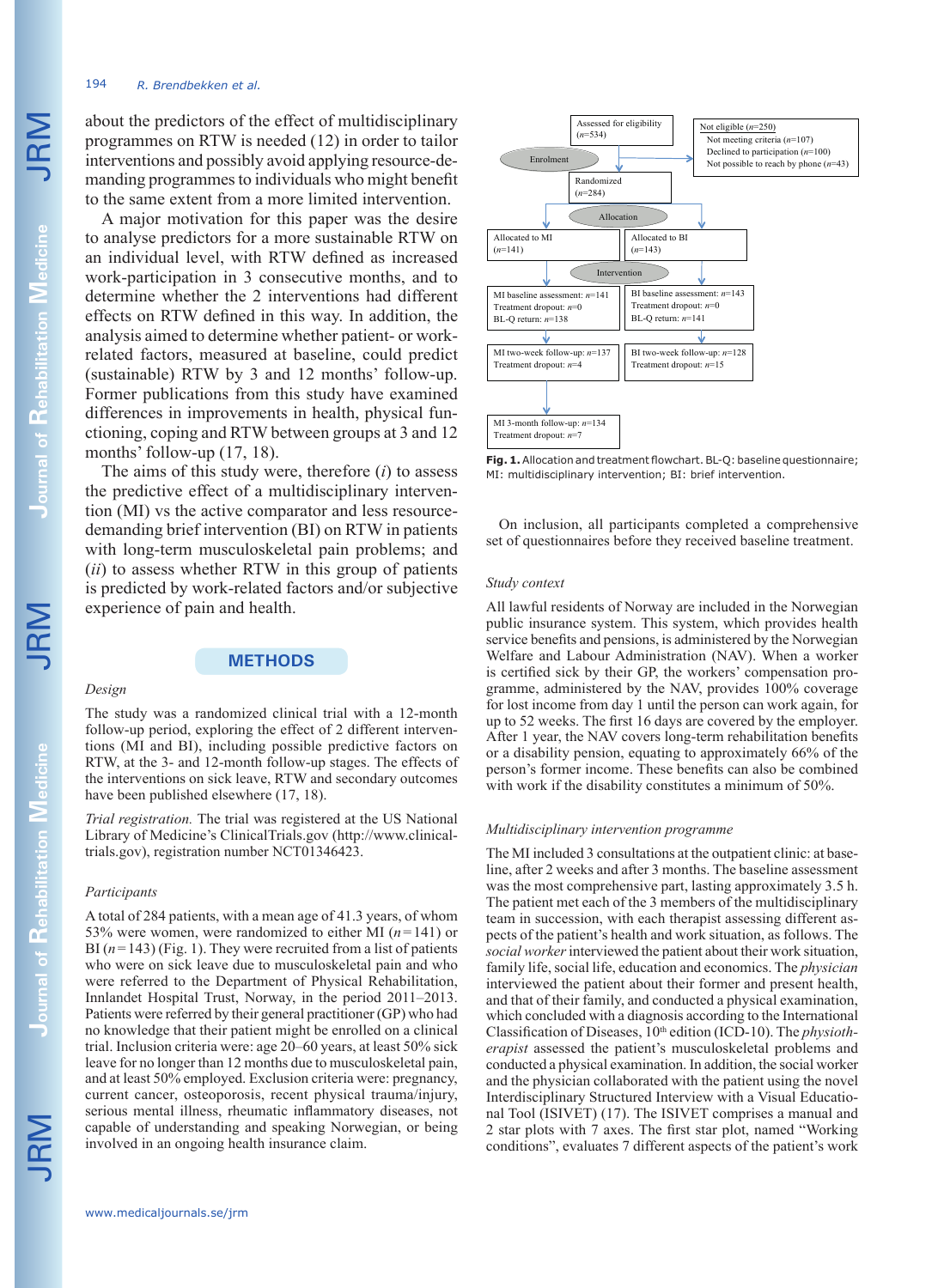situation, while the second star plot, named "Quality of life" evaluates 7 aspects of health and social life. The evaluation itself involves a scoring process that results in a coloured area for each of the 2 star plots, thereby visualizing the resources (coloured area) and the challenges (non-coloured area) connected to the work and life situation. In this study, the 2 figures with their areas were central when the team and the patient, at the end of the baseline consultation, were evaluating the situation in order to make a rehabilitation plan. The main aim of the MI was to strengthen the patient's motivation and ability to make changes in their own life and, in particular, choose activities and RTW in spite of the pain problems. Details of the ISIVET method are given in this randomized clinical trial (RCT) (17).

The patient had a follow-up with the physiotherapist after 2 weeks and with the whole team after 3 months. Both followups lasted approximately 1 h and included working through the ISIVET once more, leading to an evaluation and, eventually, adjustment of the rehabilitation plan. The total face-to-face-time spent with the patient during the MI was 5.5 h.

#### *Brief intervention programme*

The BI comprised 2 sessions: a baseline session lasting approximately 2.5 h, including separate consultations with a physician and a physiotherapist, and a 2-week follow-up with the physiotherapist for approximately 1 h. The BI applied in this study was based on a study by Molde Hagen (19). BI programmes have proven beneficial for low back pain, neck pain and fibromyalgia/widespread pain (20, 21).

The BI is based on a non-injury model, whose goal is to reduce fear and concern, as well as help the patient to stay active despite pain, unless serious pathology is identified, emphasizing the fact that the body is a strong and robust structure and that return to normal activity is beneficial. Essential features of the method include giving the patient time to express problems, worries and thoughts, followed by a thorough medical, educational examination, where any somatic findings are explained to the patient. The patient is informed about the positive prognosis and the importance of staying active. The total face-to-face-time spent with the patient during the BI was 3.5 h.

#### *Instruments and outcome measures*

The comprehensive questionnaires at baseline comprised demographic variables, information on education and different aspects of work, self-ratings on health, fitness and physical activity, information related to the sick certification, and the duration and initial/actual extent of sick leave. The clinically validated questionnaires described below were applied.

The *Subjective Health Complaints* (SHC) inventory is a reliable instrument measuring somatic and psychological complaints over the previous 30 days using 29 questions rated on a 4-point scale (from 0 to 3) (22). The instrument has 5 subscales: "musculoskeletal complaints" (8 items), "gastrointestinal problems" (7 items), "pseudoneurological problems" (7 items) and "flu" and "allergy" symptoms (7 items in total), in addition to a total score (SHC total), with a maximum value of 87 indicating the highest possible level of complaints that can be measured by this instrument. The subscale "musculoskeletal complaints" correspondingly has a maximum value of 24. Cronbach's alpha for musculoskeletal complaints=0.65, gastrointestinal problems=0.71, pseudoneurological problems=0.70, flu=0.65, allergy $=0.48$ .

The *Hospital Anxiety and Depression Scale* (HADS) assesses anxiety and depression disorders (23). HADS consists of 14 items that create subscale scores for anxiety (7 items) and depression (7 items) and a sum-score for both scales. The score for each subscale is calculated by adding the scores of the individual items  $(0-3)$  and ranges from 0 (good) to 21 (poor). Only the sum-score anxiety/depression was used in this study, and Cronbach's alpha for this scale was=0.86.

The *Eysenck Personality Questionnaire-Nordic* (EPQ-N) is a 12-item true-false questionnaire measuring neuroticism as a personality trait. The maximum score of 12 indicates a high degree of neuroticism. EPQ-N is derived from the 90-item EPQ (24), which measures neuroticism, psychoticism and extroversion. Cronbach's alpha for EPQ-N=0.84.

The *Chronic Pain Acceptance Questionnaire* (CPAQ) is a 20-item assessment divided into 2 subscales: pain willingness (9 items) and activities engagement (11 items). The scores are set according to a numerical scale from 0 to 6 (highest degree of willingness or engagement), with the CPAQ sum has a maximum score of 120, indicating the highest possible level of willingness to tolerate pain and engage in activities measured by this instrument (25). Cronbach's alpha for CPAQ sum== $0.64$ , pain willingness=0.81, activities engagement=0.84.

*Physical burden of work and psychological burden of work* were assessed by the question: "Do you experience your work as a physical (correspondingly psychological) burden?" The 3 possible answers (yes, no, some) were dichotomized into "yes/ some" $=1$  and "no" $=0$ .

*Perceived support at work* was measured by 6 items from Theorell, while answers were made using a 4-point numerical scale from minimum support to highest degree of support  $(1-4)$ , with a maximum score of 24, indicating high support at work from leaders and colleagues (26). Cronbach's alpha for support at work $=0.82$ .

*Burden of work* was measured as the demands/control fraction of Karasek et al. (26), including questions on *job demands* (5 items) and questions on *job control* (decision latitude). The job control scale is the sum of 2 subscales: *skill discretion* (4 items) and *decision authority* (2 items). The answers are given on the range of 1–4, where 4 represents the most burdensome situation. Cronbach's alpha for job demands=0.73, skill discretion=0.55 and decision authority=0.78.

 Regarding *cause of the pain*, the study participants were asked about what they believed was the cause of the pain problem, with the possibility of choosing a specific cause (e.g. actual work, strain at home, injury, leisure activity, incorrect treatment, deformity of the body or just "don't know").

#### *Return-to-work*

The national register data was used to define the work/social insurance status in each calendar month after inclusion in the trial. The register data provided follow-up data on every participant in both treatment groups for 12 months of follow-up, as well as information on the GP diagnosis that led to sick certification at baseline. Every month of the follow-up period, each participant was either out of work, partly working or fully working. At baseline, due to inclusion criteria, they were either out of work or partly working. The status of every follow-up month was compared with the status in the baseline month for every participant and defined a "success month" as a month with increased work participation compared with the baseline, while a "non-success month" was a month with unchanged or decreased work participation compared with the baseline. If a person had 3 consecutive "success month" statuses, this was defined as RTW, with the first out of the 3 months defined as the RTW month.

**Rehabilitation** 

**Journal of** 

**Rehabilitation**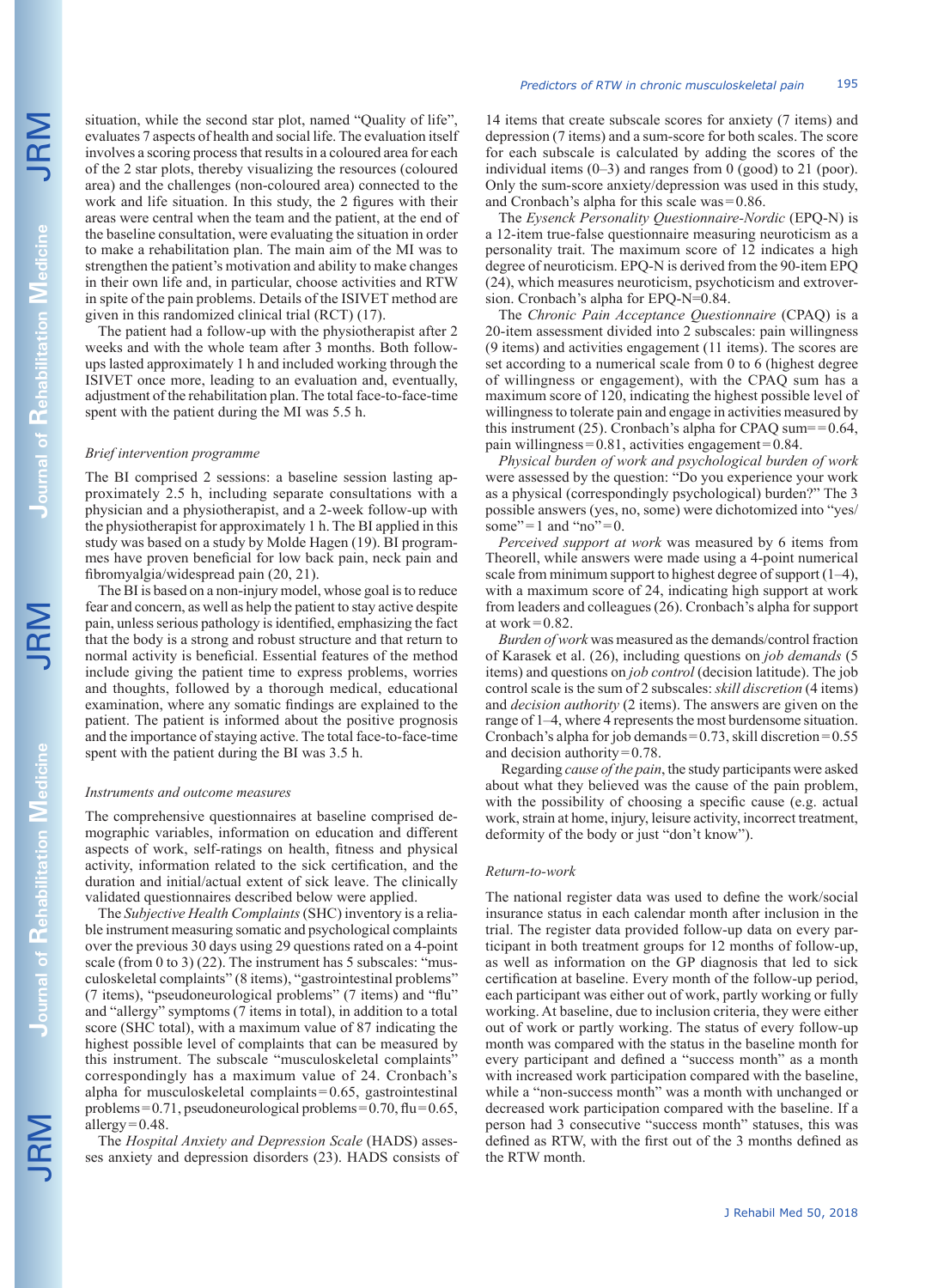### 196 *R. Brendbekken et al.*

# *Statistical analyses*

The odds of RTW within 3 and 12 months, respectively, were analysed using binary multiple logistic regression models, including all the following *a priori* selected, independent variables (1–4):

1. Intervention variable  $(MI=1$  and  $BI=0)$ .

- 2.Variables that were dichotomized by splitting the median score (above median score=1, median score and below=0):
	- Subjective health complaints (SHC total scale)
	- Anxiety and depression (HADS)
	- Neuroticism (EPQ-N)
	- Acceptance of chronic pain (CPAQ)
	- Muscular pain (SHC musculoskeletal subscale) • Support at work
	-
	- Burden of work (Karasek & Theorell).
- 3.Variables dichotomized to either yes or no by the given answers:
	- Physically demanding work
	- Psychologically demanding work
	- Whether the study participant believed that work was the cause of the pain.
- 4.Duration of sick leave was categorized into: 0–91; 92–153; 154–213; and 214–365 days.

For adjustment, the models also included sex and age (20–29; 30–39; 40–49; 50–60 years). Each predictor variable was assessed for interaction with the intervention in the models according to hierarchical elimination. The models' goodness of fit was tested by the Hosmer-Lemeshow test. The significance level was set at 5% for all tests. The odds ratios (ORs) with 95% confidence interval (95% CI) are reported.

### **RESULTS**

### *Patients' characteristics*

Baseline characteristics are shown in Table I. The mean duration of sick leave by inclusion was 147 days (SD 60.1 days). As there was some waiting time (1–2 weeks) from inclusion to baseline assessment, 8 patients ( $MI = 2$ ,  $BI = 6$ ) were no longer certified sick, but worked full-time at baseline. These patients were included in the analyses as non-RTW as they were unable to increase their degree of work participation compared with baseline.

### *Diagnosis at baseline*

The dominant diagnoses according to the International Classification of Primary Care 1998 (ICPC-2) (27) were low back pain (39.5%), neck pain (12.1%), widespread pain/fibromyalgia (10.7%) and shoulder pain (7.8%). The sample comprised a total of 51 different diagnoses, of these 238 (83.8%) were musculoskeletal diagnoses, while 14 (4.9%) were psychiatric diagnoses, 11 (3.9%) were neurological diagnoses, and 21 (7.4%) were other diagnoses. However, all patients were referred because of musculoskeletal pain problems. The ICPC diagnoses on the sickness certificates were av**Table I.** Baseline characteristics of participants (*n* = 284) divided according to multidisciplinary intervention (MI) and brief intervention (BI)

|                                                 | MI $(n=141)$ BI $(n=143)$ |              |
|-------------------------------------------------|---------------------------|--------------|
| Age, years, mean (SD)                           | 40.9(9.8)                 | 41.6(9.5)    |
| Level of education, mean (SD)                   |                           |              |
| Public school, 1-12 years                       | 104 (73.8)                | 91(63.6)     |
| University/college, > 12 years                  | 24 (17.0)                 | 28(20.6)     |
| Health variables, mean (SD)                     |                           |              |
| Pain at rest, NRS (0-10)                        | 4.75 (2.23)               | 4.45 (2.21)  |
| Pain during activity, NRS (0-10)                | 6.62(1.93)                | 6.26(2.11)   |
| HADS sum (0-21)                                 | 10.2(6.0)                 | 10.0(6.6)    |
| EPQ-N sum $(0-12)$                              | 4.5(3.1)                  | 4.0(3.3)     |
| SHC sum (0-87)                                  | 20.1 (9.4)                | 18.4 (9.4)   |
| SHC muscular (0-24)                             | 10.6(4.2)                 | 10.1(4.4)    |
| CPAQ sum (0-120)                                | 62.9 (15.3)               | 61.7(15.1)   |
| Sex, n (%)                                      |                           |              |
| Women                                           | 77 (54.6)                 | 76 (53.1)    |
| Number of sick leave days, n (%)                | 143.2 (56.6)              | 149.6 (62.9) |
| Work situation, n (%)                           |                           |              |
| Employment degree                               |                           |              |
| Partial (≥50%, <100%)                           | 39 (28.3)                 | 30 (25.4)    |
| Full-time                                       | 99 (71.7)                 | 103 (74.6)   |
| Working time                                    |                           |              |
| Shifta                                          | 47 (34.6)                 | 52 (38.2)    |
| Extent of sick leave                            |                           |              |
| Partial (≥50%, <100%)                           | 51 (36.2)                 | 52 (36.4)    |
| Full-time                                       | 85 (60.4)                 | 85 (59.2)    |
| Job security: "Do you have a job to return to?" |                           |              |
| Yes                                             | 124 (91.9)                | 127 (92.0)   |
| Demands at work                                 |                           |              |
| Physically demanding                            | 76 (55.1)                 | 74 (52.5)    |
| Psychologically demanding                       | 40 (29.2)                 | 28 (19.9)    |
| Work regarded as cause of the pain problem,     |                           |              |
| n(%)                                            | 84 (59.6)                 | 89 (62.2)    |
| Positive expectations regarding RTW, n (%)      | 82 (59.9)                 | 82 (58.2)    |

NRS: numerical rating scale; HADS sum: Hospital Anxiety and Depression Scale total score; EPQ-N sum: Eysenck Personality Questionnaire-Nordic version total score; SHC sum: Subjective Health Complaints (Eriksen & Ursin) total score; SHC muscular: Subjective Health Complaints (Eriksen & Ursin) musculoskeletal complaints subscale; CPAQ sum: Chronic Pain Acceptance Questionnaire total score.

ailable when we received the social insurance register data at the end of the study.

### *Return-to-work*

By the 3-month follow-up stage,  $25.5\%$   $(n=36)$  in the MI group and  $20.3\%$  ( $n=29$ ) in the BI group were categorized as RTW  $(p=0.29)$ . By the 12-month follow-up, the proportions were  $63.8\%$   $(n=90)$  and 58.7% (*n*=84), respectively (*p*=0.38).

# *Predictors for return-to-work*

The adjusted OR for RTW within 3 months in the MI group, compared with the BI group, was 2.69 (95% CI: 1.06–6.85), while it was 1.13 (0.67–1.91) within 12 months (Table II). RTW after 3 months was also significantly associated with *believing that pain was caused by work* (OR: 2.17, 95% CI: 1.11–4.26) and with *anxiety/depression* (OR: 0.45, 95% CI: 0.20–0.98). There was an interaction between intervention and *perceived support at work* (OR: 0.24, 95% CI: 0.07–0.85), indicating that those with low perceived support at work

**Journal of** 

JRM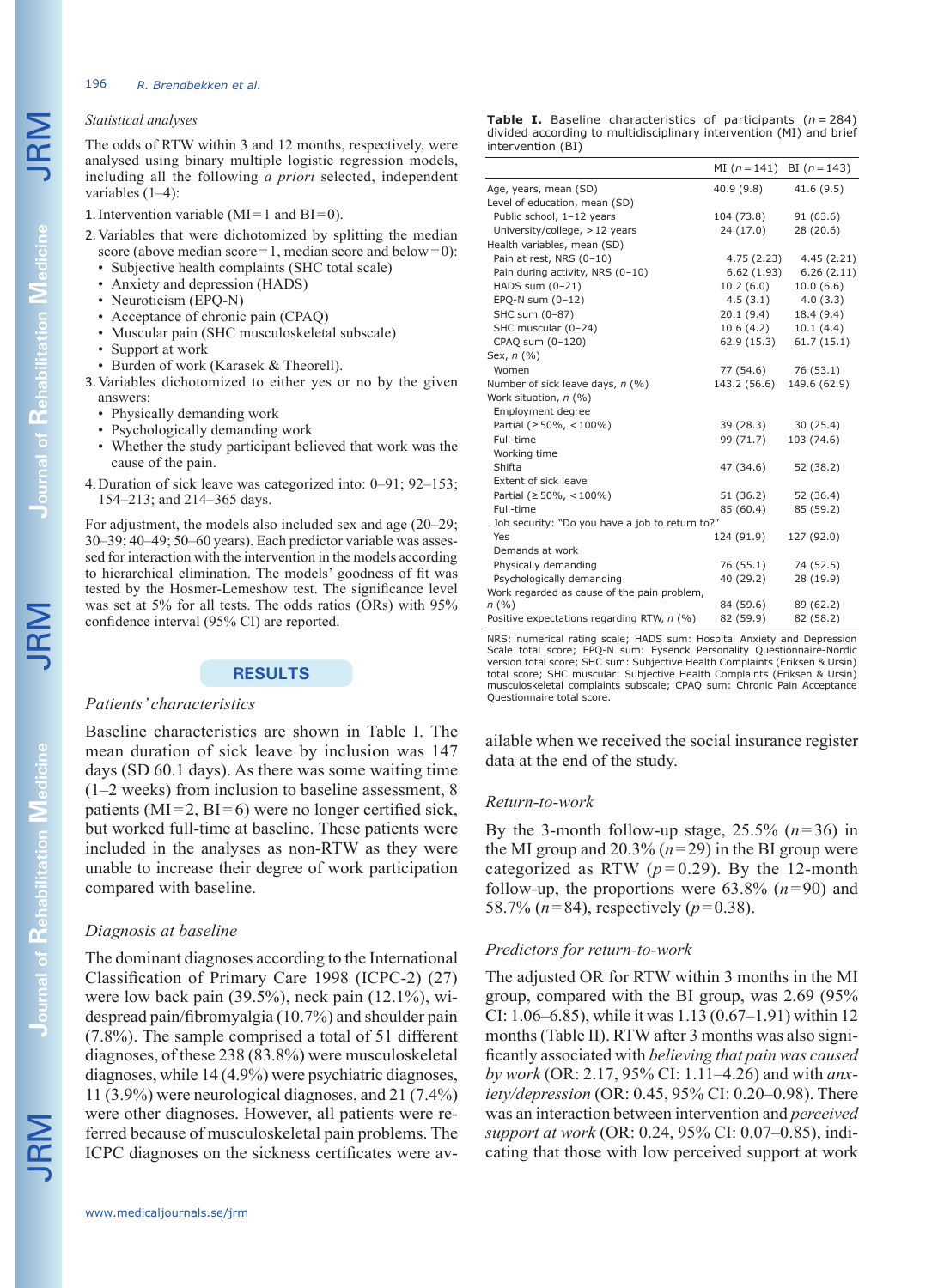JRM

| <b>Table II.</b> Adjusted odds ratios (OR) and 95% confidence interval    |
|---------------------------------------------------------------------------|
| $(95\% \text{ CI})$ for return to work (RTW) by 3- and 12-month follow-up |

|                                                     | 3-month<br>follow-upi |                  | 12-month follow-up <sup>j</sup> |               |
|-----------------------------------------------------|-----------------------|------------------|---------------------------------|---------------|
|                                                     | 0R                    | 95% CI           | <b>OR</b>                       | 95% CI        |
| Intervention                                        | 2.69                  | $1.06 - 6.85$    | 1.13                            | $0.67 - 1.91$ |
| Psychological burden of work <sup>a</sup>           | 0.76                  | $0.38 - 1.53$    | 1.16                            | $0.63 - 2.12$ |
| Physical burden of work <sup>a</sup>                | 2.28                  | $0.85 - 6.17$    | 1.70                            | $0.79 - 3.63$ |
| Pain caused by work <sup>b</sup>                    |                       | $2.17$ 1.11-4.25 | 1.29                            | $0.75 - 2.22$ |
| Workload <sup>c,a</sup>                             | 0.95                  | $0.50 - 1.82$    | 0.66                            | $0.38 - 1.14$ |
| Support at work <sup>a</sup>                        | 1.64                  | $0.65 - 4.12$    | 1.08                            | $0.62 - 1.87$ |
| Subjective Health Complaints (22) <sup>a</sup> 1.33 |                       | $0.58 - 3.03$    | 0.68                            | $0.32 - 1.42$ |
| Anxiety and depression <sup>d,a</sup>               | 0.45                  | $0.20 - 0.98$    | 0.70                            | $0.36 - 1.37$ |
| Neuroticism <sup>e,a</sup>                          | 0.72                  | $0.33 - 1.55$    | 0.73                            | $0.38 - 1.41$ |
| Acceptance of chronic pain <sup>t, a</sup>          | 1.30                  | $0.69 - 2.47$    | 1.22                            | $0.71 - 2.11$ |
| Muscular pain <sup>a</sup>                          | 0.82                  | $0.38 - 1.78$    | 1.77                            | $0.88 - 3.59$ |
| Duration of sick leave <sup>g</sup>                 | 0.90                  | $0.66 - 1.22$    | 0.63                            | $0.49 - 0.82$ |
| Intervention and support at work <sup>n</sup>       | 0.24                  | $0.07 - 0.85$    | Eliminated                      |               |
| Age'                                                | 1.07                  | $0.78 - 1.47$    | 0.89                            | $0.68 - 1.17$ |
| Sex                                                 | 0.84                  | $0.45 - 1.57$    | 1.00                            | $0.58 - 1.74$ |
|                                                     |                       |                  |                                 |               |

<sup>a</sup>Continuous variable dichotomized by a split at the median score: below median = 0, above median =  $1.$  <sup>b</sup>Study participant believes work is cause of the pain (yes = 1, no = 0). <sup>c</sup>Workload = work demands/work control (Karasek & Theorell).<br><sup>9</sup>Hospital Anxiety and Depression Scale total score. <sup>e</sup>Eysenck Personality<br>Questionnaire-Nordic. <sup>f</sup>Chronic Pain Acceptance Questionnaire term; the other interaction terms were eliminated from the model, as none of the other factors had a statistical significant interaction with the intervention i Categorized into 4 groups: 20–29; 30–39; 40–49; and 50–60 years. j Goodness-of-fit (Hosmer-Lemeshow) for the model: 3 months, *p*=0.94, 12 months, *p*=0.45.

benefitted significantly more from MI compared with BI (Table III). For RTW after 12 months, *duration of sick leave* was the only significant predictor (OR: 0.63, 95% CI: 0.49–0.82). All interaction variables were eliminated from the 12-month model. Five baseline questionnaires  $(MI=3, BI=2)$  were never returned, and baseline information on these individuals were included as missing values.

### **DISCUSSION**

By the 3-month follow-up, patients who received the MI seemed more prone to RTW than patients who received the BI, adjusted for confounders and the other study factors. This result was not found 12 month follow-up. RTW was also predicted by *believing that pain was caused by work, while anxiety and depression* was a negative predictor. The subgroup reporting low support at work (LSW) (lower than median) benefitted more from the MI, compared with the BI, with an OR for

**Table III.** Return-to-work (RTW) at 3-month follow-up, split by intervention and support at work (high vs low)

|                  | RTW <sup>a</sup> |           | Non-RTW <sup>b</sup> |           |  |
|------------------|------------------|-----------|----------------------|-----------|--|
| Intervention     | High             | Low       | High                 | Low       |  |
|                  | support          | support   | support              | support   |  |
| MI $n$ (valid %) | 12(23.1)         | 21(26.6)  | 40 (76.9)            | 58 (73.4) |  |
| BI $n$ (valid %) | 16(26.2)         | 12 (15.4) | 45 (73.8)            | 66 (84.6) |  |
|                  |                  |           |                      |           |  |

 $a$ Missing = 3.  $b$ Missing = 11.

MI: multidisciplinary intervention; BI: brief intervention.

RTW=4.2 (95% CI=1.2–14.2). This was the only study factor that interacted significantly with the intervention. By the 12-month follow-up, the *duration of sick leave at baseline* was a negative predictor for RTW.

Both interventions in this study are based on the biopsychosocial model of disability (28) and both practiced patient education. The MI, which had an additional 2 h therapist time and a social worker in the team, was a more comprehensive intervention than the BI, focusing on work in particular, as well as psychosocial factors and communication.

Reviews on the efficacy of MIs on RTW, compared with other treatment modalities, have shown conflicting results (10, 12, 13, 29). However, our findings are in accordance with studies in which a clinical intervention combined with an occupational intervention is associated with a faster RTW (30, 31). A recent Cochrane review concluded that workplace interventions reduce the time to RTW, as well as improve pain and functional status in workers with musculoskeletal disorders (32). This RCT found that the MI group improved more rapidly than the BI group in terms of physical and mental symptoms, along with reporting less use of health services and a better ability to cope (17). Van der Giezen et al. (33) found that interventions combining psychosocial aspects, health and work predicted RTW in chronic low back pain, which is in line with our results. On the other hand; the potential for increasing RTW rates by applying more extensive interventions, such as the MI, might be through the earlier mobilization of individuals who would have chosen to RTW at a later time, as the MI did not predict RTW by 12 months. From a 1-year perspective, this effect of a hastened RTW represented sustainable work participation.

Improved communication between patients and therapists can improve coping and outcomes (34). The application of the ISIVET could have contributed to our results on RTW, by supporting and encouraging the patient to choose work in spite of pain problems when areas on the star plot were large, or to apply for alternative work or employment when areas were small. The therapists argued that work is generally beneficial for health and well-being. The MI also included initiatives directed at improving the work situation, where relevant. These aspects of the MI may also explain why individuals with LSW benefitted more from an MI than a BI in terms of RTW.

More therapist time has proven beneficial in treatments for psychiatric disorders (35), but the differences are comprehensive. The additional 2 h of therapist time in the MI compared with the BI is unlikely to explain RTW differences between the groups on its own, given that the patients were mainly chronic pain patients with complex problems.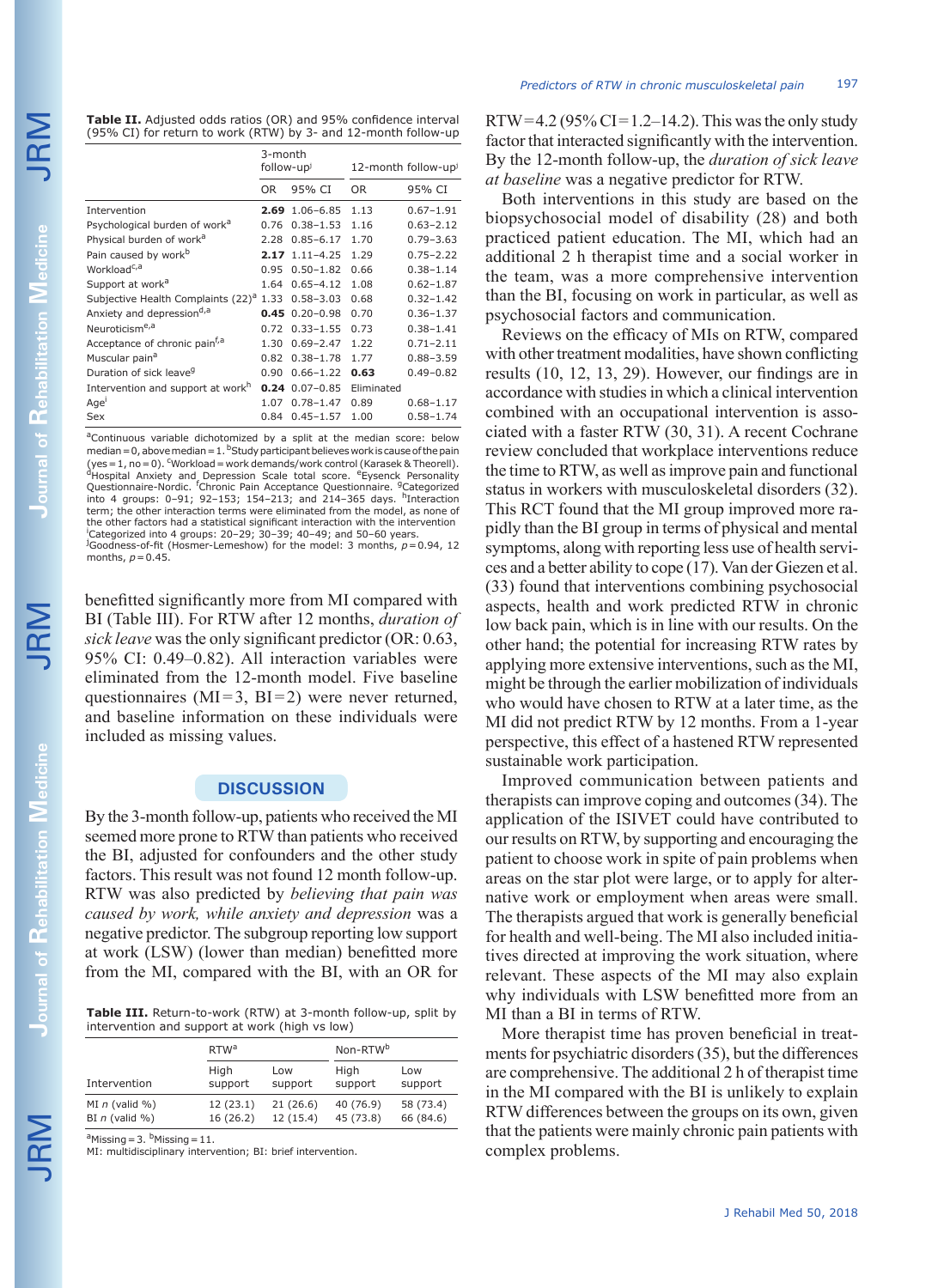# 198 *R. Brendbekken et al.*

The participants in our study were referred by their GP to specialist treatment and, on average, had been certified sick for 5 months on entering the study. They presumably represented a selection of patients who are difficult to help in primary care. This could explain the relatively low rates of RTW by 3 months follow-up and could explain why a more comprehensive intervention was more effective than a BI. In a comparable RCT within specialist healthcare, patients with comprehensive problems were found to RTW at a higher rate after receiving an MI compared with those receiving treatment as usual (36).

Fear-avoidance beliefs and negative expectations are significant prognostic risk factors for improvements in relation to chronic pain and RTW (6, 37). Fear avoidance related to work has furthermore been found to be more prevalent among those experiencing chronic pain than acute pain (38). This could be associated with our own finding, that RTW within 3 months was predicted on the belief that work was the cause of the pain, given that this belief was a major reason behind leaving work, while the interventions applied contributed to a correction of this belief. Both interventions were based on the non-injury model (39), both practised patient education, and therapists argued that activity is beneficial as long as there are no signs of serious disease. The MI and BI are both designed to deal with fear-avoidance beliefs. The correction of these beliefs could explain why patients who believed that work was the cause of pain seemed to RTW more quickly.

Comorbidity in chronic musculoskeletal pain is extensive and influences chronicity and disability (4, 5). The presence of psychological distress, in particular, is a predictor for chronicity and disability (40). This corresponds to our findings that anxiety/depression at baseline was a negative predictor for RTW.

Duration of sickness absence is a well-known predictor of disability in chronic pain (40), which corresponds with our findings at 12 months.

# *Study limitations and strengths*

The primary strengths of this study were its design, randomization (which allowed for comparable groups), relatively large sample size and use of register data, which provided us with information on work participation and sickness compensation for every patient for all months of follow-up. In addition, both treatments were based on written manuals and were easy to describe. As separate teams provided the MI and the BI, this reduced the possibility of mixing the 2 methods. The BI was well known to the therapists involved, who had recently been videotaped and quality assured in performing BI on another trial. The therapists performing the new MI participated in regular meetings and supervision to ensure adherence to the protocol and consistent practice of the method. The sick certificates were issued by the GP in cooperation with the patient, rather than by physicians on the study, reducing the possibility of a biased diagnosis. Finally, the dropout rate from treatment was low in both groups, indicating that the treatment was feasible in terms of clinical practice and that the results are reliable.

Education was omitted as an adjustment factor because information on education was reported inaccurate on questionnaires for  $12\%$  (MI=7%, BI=16%) of the study sample. This might be a weakness of this study, as level of education can be associated with outcomes (2). However; the possibility that the 2 groups differ significantly in terms of education level, is reduced by the randomization. Another limitation concerned the similarities in the 2 treatment methods. Both were short-term interventions based on a non-injury and biopsychosocial models for pain assessment, and both practised patient education. There was no use of audiotaping in order to ensure adherence to the protocol in this study; nor was there any blinding of patients or therapists for practical reasons. Audiotaping might have strengthened the study due to quality control of treatment teams.

# *Conclusion*

The MI, focusing, in particular, on the work situation, appeared to hasten RTW in patients who were certified sick with musculoskeletal pain, and to be beneficial for those who perceive LSW, compared with the BI. However, from a 1-year perspective, there was no difference between the MI and BI regarding RTW. Patients who believed work was the cause of their pain were found to RTW faster in both groups. Psychiatric comorbidity was a negative predictor for RTW at the 3-month follow-up, as was duration of sick leave by baseline at the 12-month follow-up.

The MI, as applied in this study, represents a novel approach. Further studies are needed to draw conclusions about the effects of this method compared with those of BI.

## **ACKNOWLEDGEMENTS**

The authors would like to thank Nina Konglevoll for quality assurance and data entry and health secretaries Ann-Helen Tårnby and Hanne Berntsen for their help in the inclusion process of this study. Thanks are also due to Eli Molde Hagen, whose initiative led to this clinical trial, and to the Innlandet Hospital Trust, Norway, which funded the study.

*The authors have no conflicts of interest to declare.*

#### **REFERENCES**

1. Bevan S, Quadrello T, McGee R, Mahdon M, Vavrovsky A, Barham L. Fit for work. Musculoskeletal disorders in the

JRM